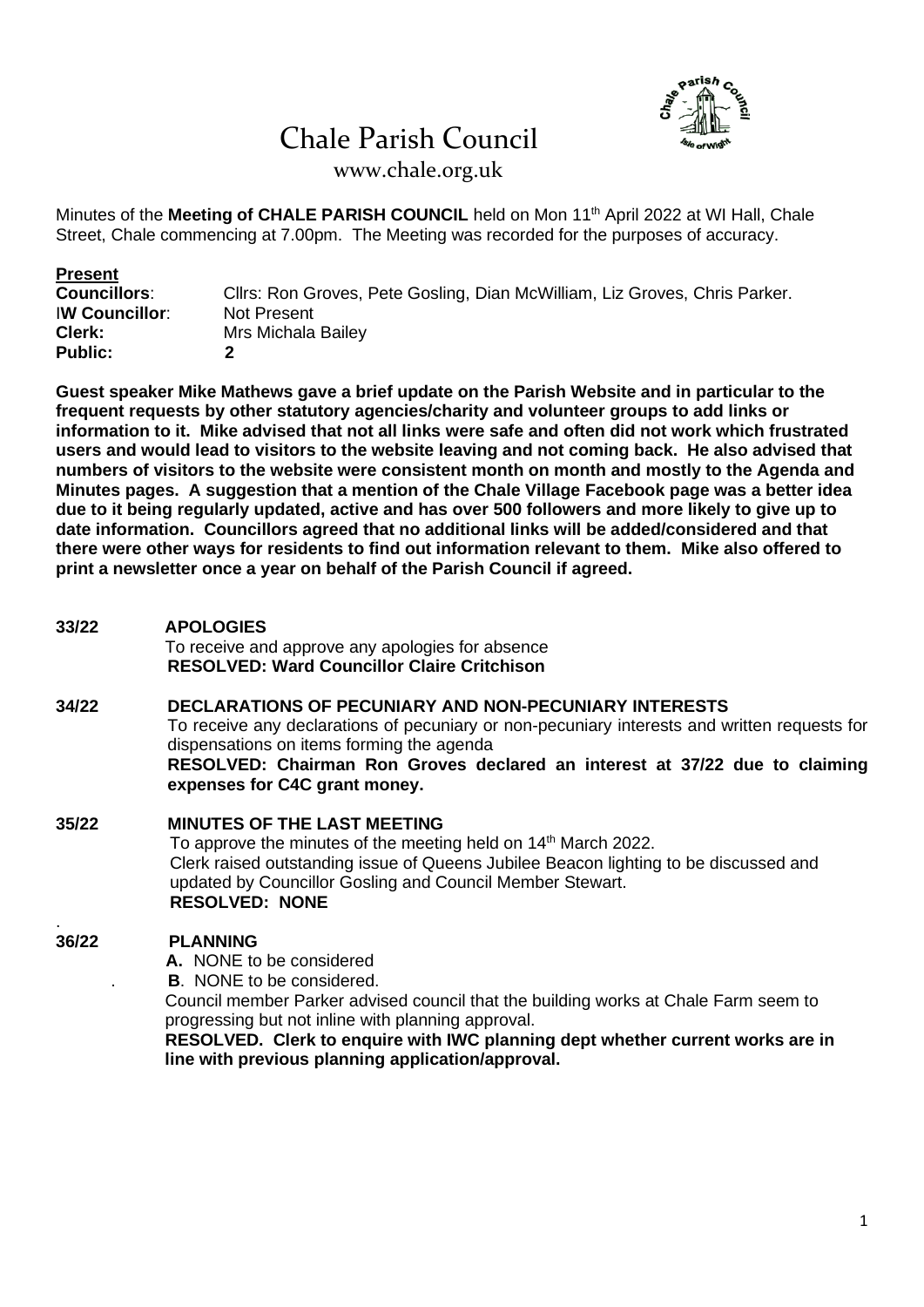# **37/22 FINANCE**

 **5.1** To note bank reconciliation for March 2022. **RESOLVED. That reconciliation was noted.**

5.2 To note receipts and authorise payments for April 2022 Receipt of Council Tax Precept. **£11027.00** Payments of: 11/4/22 Chq 1328 Island Roads – Dog Bin Empty charges £190.80 11/4/22 Chq 1329 Community Action – Payroll £583.93 11/4/22 Chq 1330 M.Warr-Interanal Audit £ 75.00 11/4/22 Chq 1331 Ron Groves- C4C Expenses E 56.25 11/4/22 Chq 1332 Michala Bailey-Clerk Expenses £ 42.75 **TOTAL £ 948.73**

 **RESOLVED. That receipts and payments were discussed and agreed.**

5.3 To receive and approve the end of year accounts

**RESOLVED**. **That the end of year accounts was noted and agreed.**

 5.4 To receive and approve VAT claim for 2021/22 Clerk advised that the VAT claim had been made and a total of £277.77 is due back to the Parish Council.

**RESOLVED. That the refund of VAT was agreed.**

 5.5 To approve the Annual Governance Statement 2021/22  **RESOLVED**. **That the Annual Governance Statement for 2021-22 was noted and agreed.**

 5.6 To resolve that Chale Parish Council meets the exemption criteria for 2021/22 (total gross income and expenditure below £25K) and wishes to be an exempt Authority, not subject to a limited assurance review (page 3 of AGS above) **RESOLVED. That the Parish Council met the exemption criteria and wished to be an exempt Authority.**

 5.7 To receive and consider the findings in the internal audit report **RESOLVED. That the internal audit finding was considered and agreed**.

# **38/22 POLICIES/ASSESSMENTS**

To review/amend and approve the Policies and Risk Assessments as presented by the clerk **RESOLVED:**

- **6.1 That the Annual Risk Assessment was up to date and valid.**
- **6.2 That the Parish Privacy Notices were up to date and valid.**
- **6.3 That the Accessibility Policy was up to date.**
- **6.4 That the Community Emergency Plan update was agreed and Clerk to report back to Tony Bryant with updates.**

# **39/22 WI Notice Board – S137 grant application.**

Chairman advised council that a quote of £629 has been received by the WI who have asked for Council to consider a S137 Grant to assit with funding this. Other options to consider were to pay a monthly fee to the WI to display Parish information.

 **RESOLVED. That in pursuance of the powers conferred by S137 of the Local Government Act 1972 (as amended) and being of the opinion that the expenditure satifies the requirements of that section, the Council approved expenditure of £314.50 in respect of Community Notice Board Repairs, WI Hall, Chale Street, Chale.**